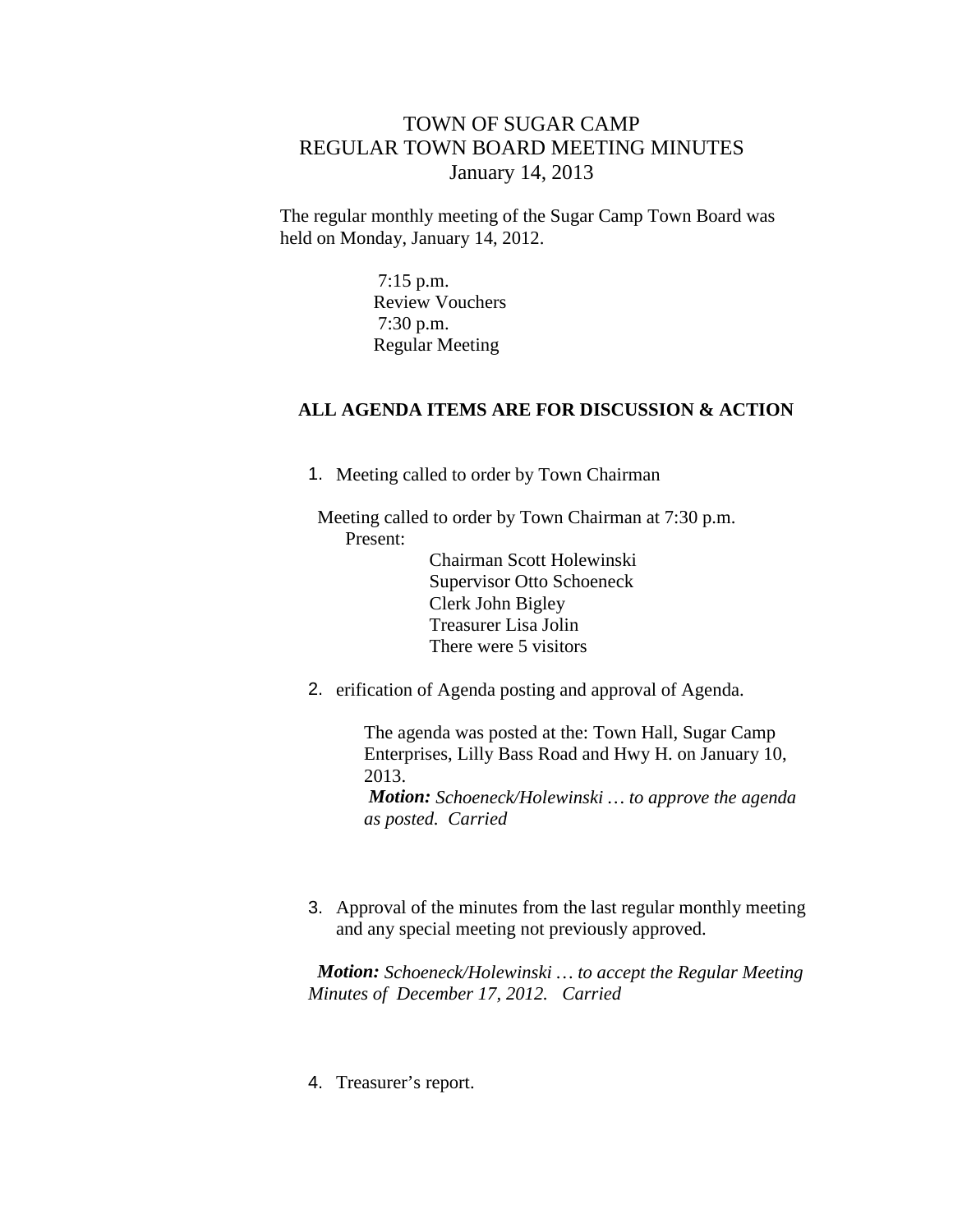*Motion: Schoeneck/Holewinski … to approve the Treasurer's reports with a December 31, 2012 checking and CD account balance of \$1,439,916.11. Carried*

5. Approval of vouchers.

*Motion: Schoeneck/Holewinski … to approve the vouchers of \$1,258,926.93 as presented. Carried*

- 6. Public Comments: None
- 7. Correspondences: Order of position on the April ballot was presented. Chairman; Tim Stolar, Scott Holewinski. Supervisor; Paul Sowinski, Otto Schoeneck, Chris Rhode. Clerk; Cynthia Thorn Wallis, Missy Wick.
- 8. Old Business: None
- 9. New Business:
	- A. Consider an Administrative Review Permit from Terry and Elizabeth Quick, owners, to operate a tourist rooming house at 7510 Birch Tree Drive.

*Motion: Schoeneck/Holewinski …that the Town Board has no objections to the Administrative Review Permit from Terry and Elizabeth Quick to operate a tourist rooming house at 7510 Birch Tree Drive. Carried*

B. Consider prices for crack sealing for 2013.